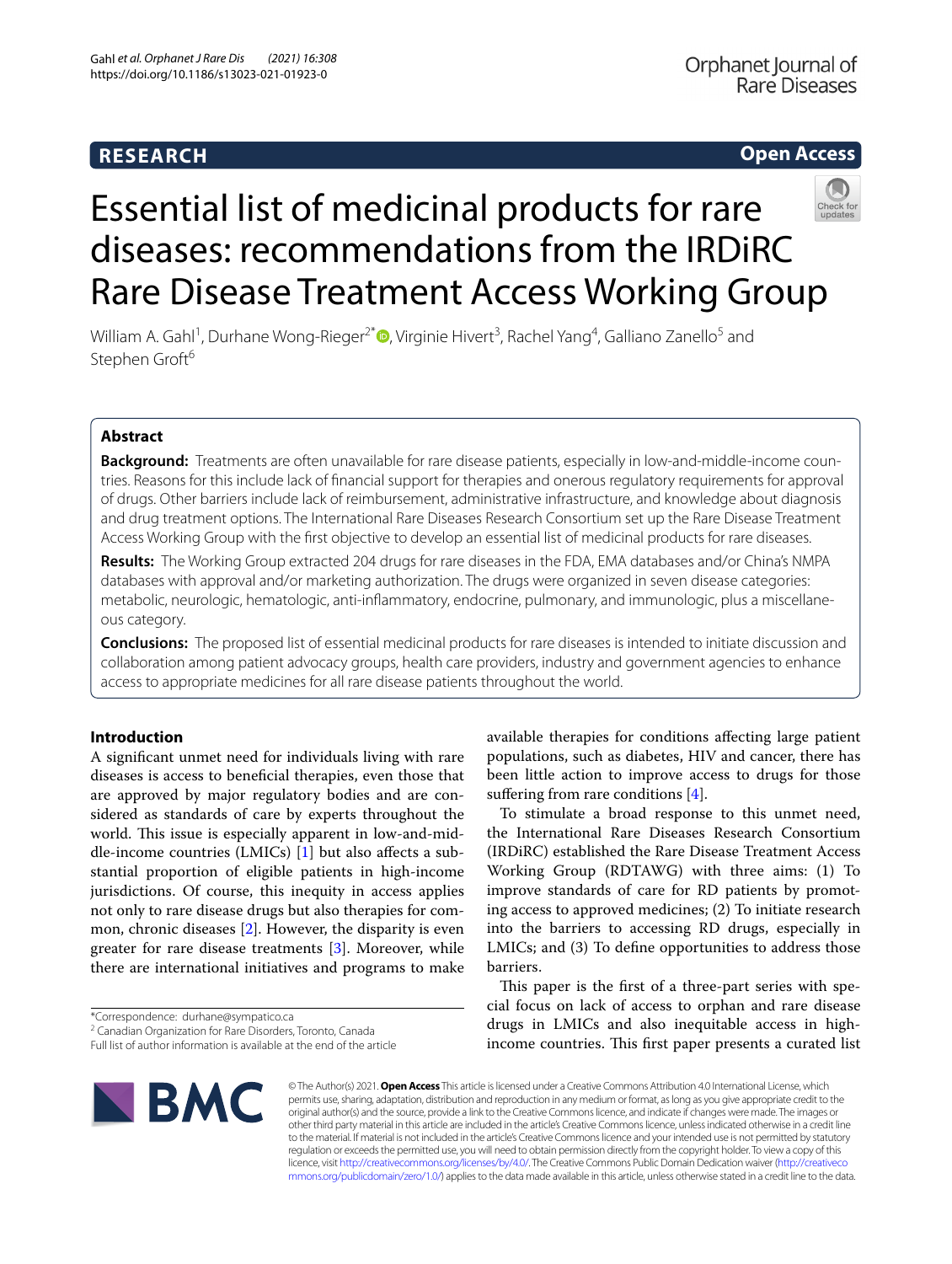of medicines considered to be essential for rare disorders and already approved by the US Food and Drug Administration (FDA), the European Medicines Agency (EMA), and/or China's National Medical Products Administration (NMPA). The second paper will discuss the barriers to access stratifed by types of therapy, characteristics of rare disease populations, and key country parameters such as investment in health, health system capabilities, and rare disease priorities. That paper will also review some existing mechanisms for providing therapeutic access for rare and non-rare conditions. The third paper will consider strategies for improving access directed toward barriers identifed along the patient pathway, in general and specifc to rare conditions.

## **Methods**

The IRDiRC RDTAWG developed a list of essential medicinal products for rare conditions; the list was not intended to include all medicines used to treat rare diseases but those that could be considered as essential based on approvals by key regulatory agencies in the USA, the European Union (EU) and China for the treatment of rare conditions. Two approaches were used to compile the list. The first approach was to start with databases of medicinal products with designated orphan status or marketing authorizations for rare disease indications. The initial references were the USA FDA Orphan Drug Product Designation database for products approved in the USA [[5\]](#page-9-4), the Orphanet list of medicinal products for rare diseases in Europe (2020) [[6](#page-9-5)], and the EMA database of approved products and designations [\[7](#page-9-6)]. All drugs with orphan designations and FDA approval were extracted and a list was created, arranged by rare condition usage, generic (medicinal) name, and regulatory approval status. Medicinal products for rare diseases that have European Union marketing authorizations (with or without orphan drug designation) were then collated by using the Orphanet and EMA databases. To round out the list, China's frst published Rare Diseases Catalog [\[8](#page-9-7), [9\]](#page-9-8) of 121 rare diseases/disease types and China's Lists of Novel Drugs Approved in Other Jurisdictions with Urgent Clinical Needs [\[10](#page-9-9)[–12\]](#page-9-10) were consulted to develop a list of medicines that were approved for the treatment of recognized rare conditions.

The second approach to developing the essential rare disease medicines list was to start with the World Health Organization Model List of Essential Medicines—21st list, 2019 [[13\]](#page-9-11) and the WHO Model List of Essential Medicines for Children—7th list, 2019 [\[14](#page-9-12)] to extract all essential medicines that were indicated for the treatment of rare diseases. This exercise identified 26 medicines on the FDA, EMA, and/or China NMPA lists that were also on the WHO essential medicines lists; however, the

WHO indication was often not for a rare disease but a more common condition. Some key exceptions are medicines for treating hemophilia, cystic fbrosis, Marfan syndrome, Prader–Willi syndrome, myasthenia gravis, and sickle cell disease.

It is important to note that this collated list does not include any rare cancer drugs. Given the large number and the uniqueness, rare cancers deserve a separate list [ $15$ ]. The European Joint Action on Rare Cancers initiated this work by conducting a survey for health professionals leading to the identifcation of 68 essential medicines for the treatment of pediatric malignancies according to best standards [[16\]](#page-9-14).

The core WG collated the initial list of medicinal products by eliminating duplicates and combining medicines that were ostensibly versions of a single drug therapy. While strict inclusion and exclusion criteria were not employed in compiling the RD drug list, all the entries were required to be approved by a major regulatory agency. In addition, all were recognized by the authors and the consultant group to have a reasonable risk/beneft ratio and to represent accepted treatments for the diseases under consideration. Drugs were excluded if they had orphan designation but lacked approval, if approval was withdrawn, or if the drug was known to have unacceptable side efects. Some medications in Table [1](#page-2-0) are indicated for common disorders but are also treatments for rare subsets of the disorder (e.g., pediatric ulcerative colitis).

The goal of the RDTAWG for this first stage of work was identifed as the creation of a list of RD medicines that, based on orphan designation and approval or marketing authorization, were efficacious, safe and having a signifcant impact on the quality and/or duration of life. In some cases, they could be considered standards of care based on widespread and long-term use; however, no attempt was made to categorize the drugs according to life-saving, curative, or benefcial properties.

Moreover, while it was desirable that the medicines on the list could be managed across a variety of countries at diferent stages of health system development, there was no detailed assessment on the basis of cost-efectiveness, complexity of management, or requirements for administration. Hence, unlike the WHO list of essential medicines, this list of RD drugs is not stratifed nor prioritized on the basis of various criteria that could afect feasibility of adoption.

This list is intended to be the initial iteration of a "living document", to be revised and updated periodically. The list is not based on definitive criteria for inclusion nor is it the product of an expert consensus process. It is not intended to be comprehensive but is proposed to the rare disease community for consideration and uptake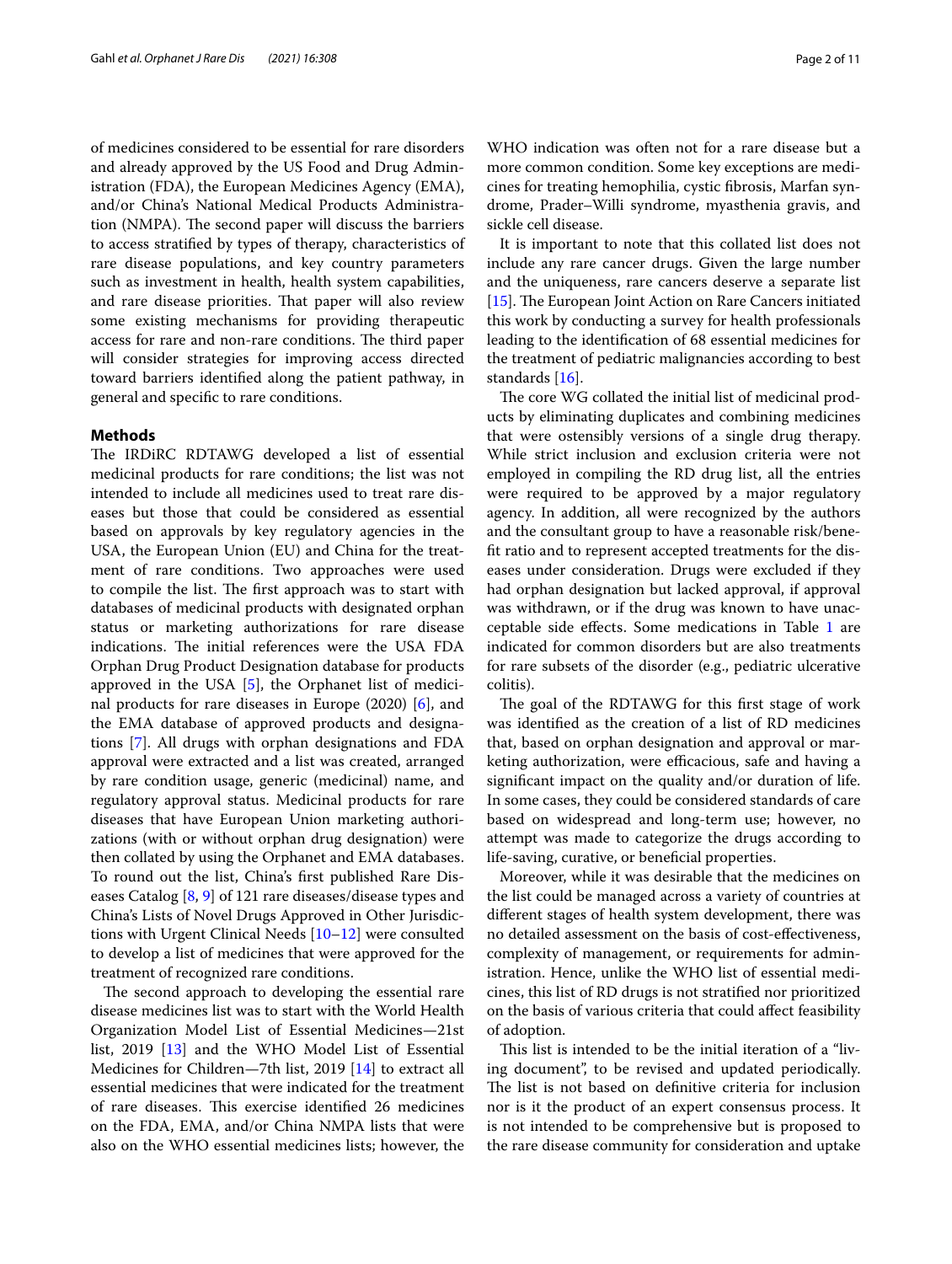# <span id="page-2-0"></span>**Table 1** List of essential medicinal products for rare diseases

|           | Condition                                                                              | Drug                              | <b>Approvals</b> | <b>WHO</b> |
|-----------|----------------------------------------------------------------------------------------|-----------------------------------|------------------|------------|
| Metabolic |                                                                                        |                                   |                  |            |
|           | Aminoacid Disorders                                                                    |                                   |                  |            |
|           | Urea cycle disorders                                                                   | Benzoate and phenylacetate        | <b>FDA</b>       |            |
|           |                                                                                        | Sodium phenylbutyrate             | FDA, EMA         |            |
|           | N-acetylglutamate synthetase deficiency                                                | Carglumic acid                    | FDA, EMA         |            |
|           | Homocystinuria                                                                         | Betaine                           | FDA, EMA         |            |
|           | Hyperphenylalaninemia                                                                  | Sapropterin                       | FDA, EMA, NMPA   |            |
|           | Tetrahydrobiopterin deficiency                                                         | Sapropterin                       | FDA, EMA, NMPA   |            |
|           | Phenylketonuria                                                                        | Pegvaliase                        | FDA, EMA         |            |
|           | Tyrosinemia type 1                                                                     | Nitisinone                        | FDA, EMA         |            |
|           | Alkaptonuria                                                                           | Nitisinone                        | <b>EMA</b>       |            |
|           | Lysosomal Storage Diseases                                                             |                                   |                  |            |
|           | Gaucher disease                                                                        | Miglustat                         | FDA, EMA, NMPA   |            |
|           |                                                                                        | Eliglustat                        | FDA, EMA         |            |
|           |                                                                                        | Velaglucerase alfa                | FDA, EMA         |            |
|           |                                                                                        | Imiglucerase                      | FDA, EMA, NMPA   |            |
|           |                                                                                        | Taliglucerase                     | FDA, EMA         |            |
|           | Fabry disease (alphagalactosidase A deficiency)                                        | Agalsidase beta                   | EMA, NMPA        |            |
|           |                                                                                        | Agalsidase alfa                   | EMA, NMPA        |            |
|           |                                                                                        | Migalastat                        | FDA, EMA         |            |
|           | Lysosomal acid lipase deficiency, Wolman disease, Cholesteryl<br>ester storage disease | Sebelipase alfa                   | FDA, EMA         |            |
|           | Pompe disease                                                                          | Alglucosidase alfa                | FDA, EMA, NMPA   |            |
|           | Alpha mannosidosis                                                                     | Velmanase alfa                    | <b>EMA</b>       |            |
|           | Mucopolysaccharidosis I (Iduronidase deficiency)                                       | Laronidase                        | EMA, NMPA        |            |
|           | Hunter syndrome (Mucopolysaccharidosis II)                                             | Idursulfase                       | FDA, EMA, NMPA   |            |
|           | Mucopolysaccharidosis IV (Morquio A syndrome)                                          | Elosulfase alfa                   | FDA, EMA, NMPA   |            |
|           | Mucopolysaccharidosis VI (Maroteaux-Lamy syndrome)                                     | Galsulfase                        | <b>EMA</b>       |            |
|           | Mucopolysaccharidosis VII (Sly syndrome)                                               | Vestronidase alfa                 | FDA, EMA         |            |
|           | Neuronal ceroid lipofuscinosis type 2                                                  | Cerliponase alfa                  | FDA, EMA         |            |
|           | Nephropathic cystinosis                                                                | Cysteamine                        | FDA, EMA         |            |
|           |                                                                                        | Cysteamine (enteric coated)       | FDA, EMA         |            |
|           |                                                                                        | Cysteamine hydrochloride eyedrops | FDA, EMA         |            |
|           | Cholesterol, Lipid, Fatty Acid Disorders                                               |                                   |                  |            |
|           | Homozygous familial hypercholesterolemia                                               | Evolocumab                        | FDA, EMA, NMPA   |            |
|           |                                                                                        | Rosuvastatin calcium              | FDA, NMPA        |            |
|           |                                                                                        | Lomitapide                        | FDA, EMA         |            |
|           | Cholesterol and bile acid synthesis defects                                            | Cholic acid                       | FDA, EMA, NMPA   |            |
|           | Cerebrotendinous xanthomatosis                                                         | Chenodeoxycholic acid             | EMA              |            |
|           | Familial chylomicronemia syndrome                                                      | Volanesorsen                      | <b>EMA</b>       |            |
|           | Congenital or hereditary chronic cholestasis                                           | Tocofersolan                      | <b>EMA</b>       |            |
|           | Other Metabolic Disorders                                                              |                                   |                  |            |
|           | Pediatric onset hypophosphatasia                                                       | Asfotase alfa                     | FDA, EMA         |            |
|           | Hypophosphatemic rickets (x-Linked)                                                    | Burosumab-twza                    | FDA, EMA         |            |
|           | Hyperphosphatemia in renal failure                                                     | Calcium acetate                   | <b>FDA</b>       |            |
|           | Osteogenesis imperfecta                                                                | Alendronate                       | <b>NMPA</b>      |            |
|           | Scurvy                                                                                 | Ascorbic acid                     | <b>FDA</b>       | <b>WHO</b> |
|           | Metabolic acidosis                                                                     | Thiamine                          | <b>EMA</b>       | <b>WHO</b> |
|           |                                                                                        | Trisodium citrate                 | <b>EMA</b>       |            |
|           | Genetic carnitine deficiency                                                           | Levocarnitine                     | FDA, NMPA        |            |
|           |                                                                                        |                                   |                  |            |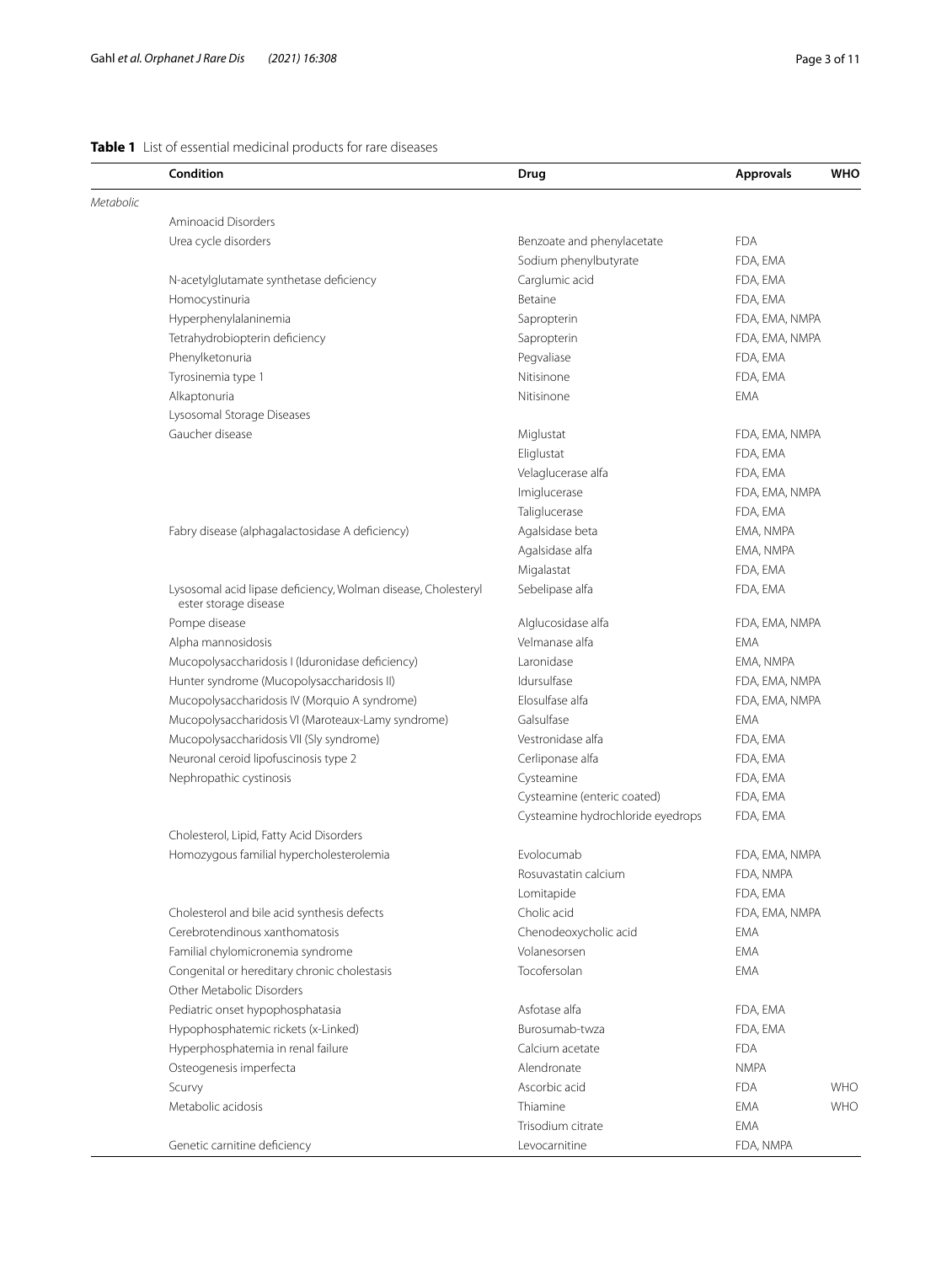|             | Condition                                              | Drug                   | <b>Approvals</b> | <b>WHO</b> |
|-------------|--------------------------------------------------------|------------------------|------------------|------------|
|             | Fatty acid oxidation disorders                         | Triheptanoin           | <b>FDA</b>       |            |
|             | Acyl Coenzyme A dehydrogenase deficiency               | Riboflavin             | <b>EMA</b>       | <b>WHO</b> |
|             | Hereditary orotic aciduria                             | Uridine triacetate     | <b>FDA</b>       |            |
|             | Prevention of uric acid nephrolithiasis                | Potassium citrate      | <b>FDA</b>       |            |
|             | Prevention of cystine nephrolithiasis (cystinuria)     | Tiopronin              | <b>FDA</b>       |            |
|             | Wilson disease                                         | Penicillamine          | <b>NMPA</b>      | <b>WHO</b> |
|             |                                                        | Trientine HCI          | FDA, EMA         |            |
|             |                                                        | Zinc acetate           | FDA, EMA         |            |
|             | Cobalamin defects                                      | Hydroxocobalamin       | <b>FDA</b>       | <b>WHO</b> |
| Neurologic  |                                                        |                        |                  |            |
|             | General                                                |                        |                  |            |
|             | Transthyretin amyloidosis                              | Inotersen              | FDA, EMA         |            |
|             |                                                        | Tafamidis              | FDA, EMA         |            |
|             |                                                        | Patisiran sodium       | FDA, EMA         |            |
|             | Multiple Sclerosis                                     | Teriflunomide          | EMA, NMPA        |            |
|             |                                                        | Fingolimod HCI         | EMA, NMPA        |            |
|             |                                                        | Siponimod              | <b>NMPA</b>      |            |
|             | Parkinson Disease (Young and Early-onset)              | Rasagiline             | EMA, NMPA        |            |
|             |                                                        | Selegiline             | FDA, EMA, NMPA   |            |
|             |                                                        | Pramipexole            | EMA, NMPA        |            |
|             |                                                        | Carbidopa/Levodopa     | FDA, EMA         | <b>WHO</b> |
|             | Narcolepsy with cataplexy                              | Pitolisant             | FDA, EMA         |            |
|             |                                                        | Sodium oxybate         | FDA, EMA         |            |
|             | Huntington Disease                                     | Deutetrabenazine       | <b>NMPA</b>      |            |
|             |                                                        | Tetrabenazine          | FDA, EMA         |            |
|             | Dystonia, Spasticity                                   | Baclofen               | <b>FDA</b>       |            |
|             | Tuberous Sclerosis Complex                             | Everolimus             | FDA, EMA         |            |
|             | Spina bifida (prevention)                              | Folic acid             | EMA              | <b>WHO</b> |
|             | Biotinidase deficiency                                 | Biotin                 | <b>NMPA</b>      |            |
|             | Epilepsy                                               |                        |                  |            |
|             | Infantile spasms                                       | Vigabatrin             | FDA, EMA         |            |
|             | Lennox-Gastaut syndrome                                | Rufinamide             | FDA, EMA         |            |
|             |                                                        | Cannabidiol            | FDA, EMA         |            |
|             | Severe myoclonic epilepsy in infancy (Dravet syndrome) | Stiripentol            | FDA, EMA         |            |
|             | Status epilepticus                                     | Midazolam              | <b>FDA</b>       | <b>WHO</b> |
|             | Juvenile myoclonic epilepsy, Generalized epilepsy      | Levetiracetam          | EMA              |            |
|             | Complex and rare disease epilepsy                      | Clobazam               | <b>FDA</b>       |            |
|             |                                                        | Lamotrigine            | <b>FDA</b>       | <b>WHO</b> |
|             |                                                        | Topiramate             | <b>FDA</b>       |            |
|             | Neuromuscular Diseases                                 |                        |                  |            |
|             | Amyotrophic lateral sclerosis                          | Gabapentin             | <b>FDA</b>       |            |
|             |                                                        | Riluzole               | FDA, EMA, NMPA   |            |
|             |                                                        | Radicava               | <b>NMPA</b>      |            |
|             | Myasthenia gravis                                      | Pyridostigmine Bromide | <b>NMPA</b>      | <b>WHO</b> |
|             | Lambert-Eaton myasthenic syndrome                      | Amifampridine          | EMA              |            |
|             | Non-dystrophic myotonic disorders                      | Mexiletine hcl         | <b>EMA</b>       |            |
|             | 5q Spinal Muscular Atrophy                             | Nusinersen sodium      | FDA, EMA, NMPA   |            |
| Hematologic |                                                        |                        |                  |            |

Coagulation Defects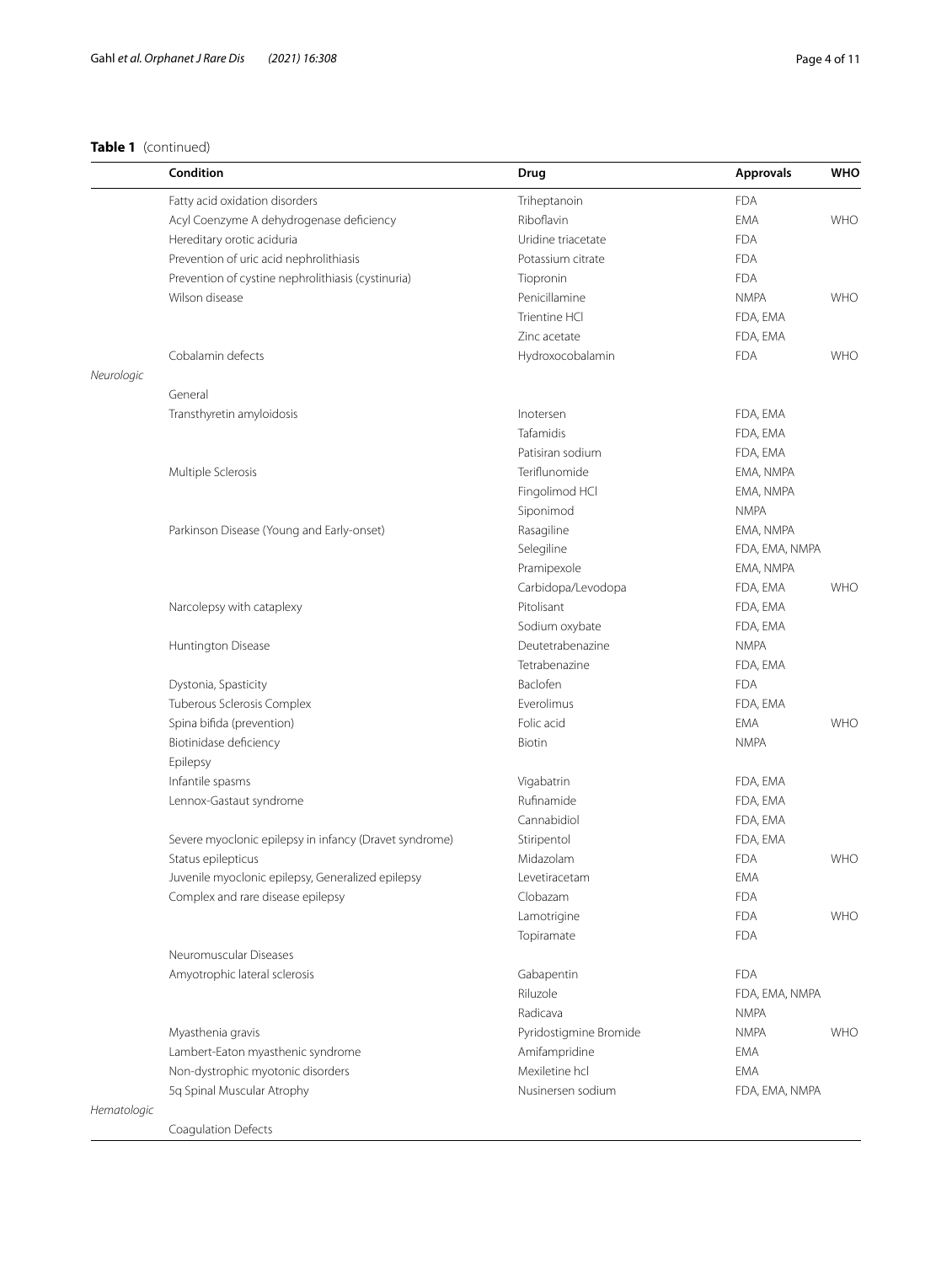|                     | Condition                                            | Drug                               | <b>Approvals</b> | <b>WHO</b> |
|---------------------|------------------------------------------------------|------------------------------------|------------------|------------|
|                     | Hemophilia A (Factor VIII deficiency)                | Octocog alpha                      | <b>EMA</b>       |            |
|                     |                                                      | Rurioctocog alfa pegol             | <b>EMA</b>       |            |
|                     |                                                      | Lonoctocog alfa                    | <b>EMA</b>       |            |
|                     |                                                      | Emicizumab                         | FDA, EMA, NMPA   |            |
|                     |                                                      | Damoctocog alfa pegol              | EMA              |            |
|                     |                                                      | Turoctocog alpha                   | <b>EMA</b>       |            |
|                     |                                                      | Simoctocog alfa                    | <b>EMA</b>       |            |
|                     |                                                      | Moroctocog alpha                   | <b>EMA</b>       |            |
|                     |                                                      | Desmopressin acetate               | FDA, EMA         | <b>WHO</b> |
|                     |                                                      | Recombinant Factor VIII            | EMA, NMPA        |            |
|                     |                                                      | Efmoroctocog alfa                  | <b>EMA</b>       |            |
|                     | von Willebrand disease                               | Factor VIII/ von Willebrand factor | <b>EMA</b>       |            |
|                     |                                                      | Vonicog alfa                       | <b>EMA</b>       |            |
|                     | Hemophilia B (Factor IX deficiency)                  | Eftrenonacog alfa                  | <b>EMA</b>       |            |
|                     |                                                      | Albutrepenonacog alfa              | <b>EMA</b>       |            |
|                     |                                                      | Nonacog alpha                      | <b>EMA</b>       |            |
|                     |                                                      | Human coagulation factor IX        | <b>EMA</b>       | <b>WHO</b> |
|                     |                                                      | Nonacog beta pegol                 | <b>EMA</b>       |            |
|                     |                                                      | Nonacog gamma                      | <b>EMA</b>       |            |
|                     |                                                      | Recombinant Factor IX              | EMA, NMPA        |            |
|                     | Hemophilia (Factor VII deficiency)                   | Eptacog alpha (activated)          | <b>EMA</b>       |            |
|                     |                                                      | Recombinant Factor VIIa            | EMA              |            |
|                     | Factor X deficiency                                  | Human coagulation factor X         | <b>EMA</b>       |            |
|                     | Factor XIII A-subunit deficiency                     | Catridecacog                       | <b>EMA</b>       |            |
|                     | Protein C deficiency                                 | Human protein c                    | <b>EMA</b>       |            |
|                     | Anemias                                              |                                    |                  |            |
|                     | Sickle cell anemia                                   | Hydroxyurea                        | <b>FDA</b>       |            |
|                     | Anemia of end-stage renal disease                    | Epoetin alfa                       | <b>FDA</b>       | <b>WHO</b> |
|                     | Idiopathic thrombocytopenic purpura, Aplastic anemia | Eltrombopag                        | FDA, EMA         |            |
|                     | Beta thalassemia major                               | Deferasirox                        | FDA, EMA, NMPA   |            |
|                     | Other Hematologic Disorders                          |                                    |                  |            |
|                     | Congenital and acquired methemoglobinemia            | Methylene blue injection           | <b>FDA</b>       |            |
|                     | Acute intermittent porphyria                         | Hemin                              | <b>FDA</b>       |            |
|                     | Erythropoietic protoporphyria                        | Afamelanotide                      | FDA, EMA         |            |
|                     | Multicentric Castleman's disease                     | Siltuximab                         | FDA, EMA         |            |
|                     | Essential thrombocythemia                            | Anagrelide hydrochloride           | FDA, EMA         |            |
|                     | Paroxysmal nocturnal hemoglobinuria                  | Ravulizumab                        | FDA, EMA         |            |
|                     | Severe congenital neutropenia                        | Macapegfilgrastim                  | <b>NMPA</b>      |            |
|                     | Conditioning for hematopoietic stem cell transplant  | <b>Busulfan</b>                    | FDA, EMA         |            |
|                     |                                                      | Thiotepa                           | FDA, EMA         |            |
|                     | Iron overload                                        | Deferiprone                        | FDA, EMA         |            |
|                     | Acquired thrombotic thrombocytopenic purpura         | Caplacizumab                       | FDA, EMA         |            |
|                     | Immune (idiopathic) thrombocytopenic purpura         | Romiplostim                        | FDA, EMA         |            |
|                     | Polycythemia vera                                    | Ropeginterferon alfa-2b            | EMA              |            |
|                     |                                                      | Ruxolitinib                        | FDA, EMA         |            |
|                     | Agammaglobulinemia                                   | Immunoglobulin infusion            | <b>NMPA</b>      |            |
| <i>Inflammatory</i> |                                                      |                                    |                  |            |
|                     | Rheumatoid Arthritis                                 |                                    |                  |            |
|                     | Juvenile rheumatoid arthritis                        | Methotrexate                       | FDA, EMA         | <b>WHO</b> |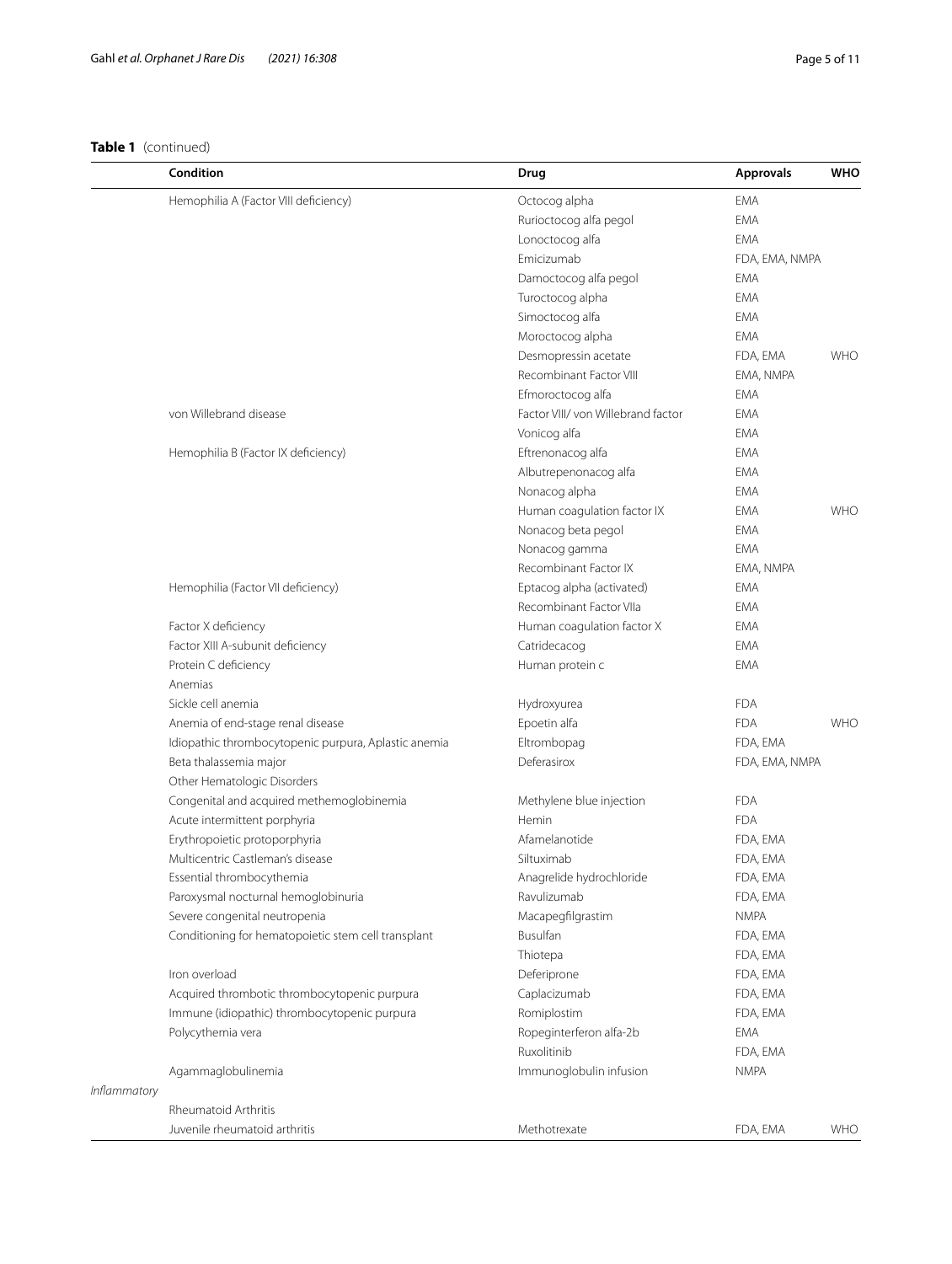|           | Condition                                                                        | Drug                              | <b>Approvals</b>   | WHO        |
|-----------|----------------------------------------------------------------------------------|-----------------------------------|--------------------|------------|
|           |                                                                                  | Etanercept                        | FDA, EMA           |            |
|           |                                                                                  | Methylprednisolone                | EMA                | <b>WHO</b> |
|           |                                                                                  | Adalimumab                        | <b>FDA</b>         |            |
|           |                                                                                  | Infliximab                        | <b>FDA</b>         |            |
|           |                                                                                  | Tocilizumab                       | FDA, EMA           |            |
|           |                                                                                  | Abatacept                         | <b>EMA</b>         |            |
|           |                                                                                  | Golimumab                         | FDA, EMA           |            |
|           | Gastrointestinal Inflammation                                                    |                                   |                    |            |
|           | Pediatric Crohn's disease                                                        | Adalimumab                        | <b>FDA</b>         |            |
|           |                                                                                  | Infliximab                        | <b>FDA</b>         |            |
|           | Pediatric ulcerative colitis                                                     | Mesalamine                        | <b>FDA</b>         |            |
|           |                                                                                  | 5-aminosalicylic acid             | <b>FDA</b>         |            |
|           |                                                                                  | Adalimumab                        | <b>FDA</b>         |            |
|           |                                                                                  | Infliximab                        | <b>FDA</b>         |            |
|           | Primary biliary cholangitis                                                      | Obeticholic acid                  | FDA, EMA           |            |
|           | Hereditary chronic cholestasis                                                   | Tocofersolan                      | EMA                |            |
|           | Angioedema                                                                       |                                   |                    |            |
|           | Hereditary angioedema                                                            | C1 inhibitor(human)               | <b>EMA</b>         |            |
|           |                                                                                  | Icatibant acetate                 | FDA, EMA           |            |
|           |                                                                                  | Lanadelumab                       | FDA, EMA, NMPA     |            |
|           |                                                                                  | Danazol                           | <b>NMPA</b>        |            |
|           |                                                                                  | Tranexamic acid                   | FDA, NMPA          | <b>WHO</b> |
|           | Angioedema due to C1 esterase inhibitor deficiency                               | C1-esterase-inhibitor, human      | <b>FDA</b>         |            |
|           |                                                                                  | Conestat alfa                     | <b>EMA</b>         |            |
|           | Other Inflammatory Disorders                                                     |                                   |                    |            |
|           | Multiple sclerosis, Behcet's disease, Familial Mediterranean fever               | Colchicine                        | FDA, NMPA          |            |
|           | Dermatomyositis, Atypical hemolytic uremic syndrome, Neuromy-                    | Eculizumab                        | FDA, EMA, NMPA     |            |
|           | elitis Optica, Paroxysmal nocturnal hemoglobinuria, Myasthenia<br>gravis         |                                   |                    |            |
|           | Anti-neutrophil vasculitis, Wegener's granulomatosis, Churg-<br>Strauss Syndrome | Rituximab                         | <b>FDA</b>         | <b>WHO</b> |
|           | Familial Mediterranean fever, Cryopyrin fevers                                   | Canakinumab                       | FDA, EMA, NMPA     |            |
|           | Still's disease, Systemic juvenile arthritis                                     | IL-1 Receptor antagonist anakinra | FDA, EMA           |            |
|           | Neurotrophic keratitis                                                           | Cenegermin                        | FDA, EMA           |            |
|           | Vernal keratoconjunctivitis                                                      | Ciclosporin                       | <b>EMA</b>         | <b>WHO</b> |
|           | Non-infectious uveitis                                                           | Dexamethasone                     | FDA, EMA           | <b>WHO</b> |
|           | Cryopyrin-associated periodic syndromes                                          | Rilonacept                        | FDA, EMA           |            |
| Endocrine |                                                                                  |                                   |                    |            |
|           | Growth hormone deficiency in children                                            | Somatropin for injection          | FDA, EMA           |            |
|           | Acromegaly                                                                       | Octreotide                        | <b>FDA</b>         |            |
|           |                                                                                  | Lanreotide                        | <b>FDA</b>         |            |
|           |                                                                                  | Peqvisomant                       | FDA, EMA           |            |
|           |                                                                                  | Pasireotide                       | FDA, EMA           |            |
|           | Endogenous Cushing's syndrome                                                    | Osilodrostat                      | FDA, EMA           |            |
|           |                                                                                  | Ketoconazole                      | EMA                |            |
|           | Adrenal insufficiency                                                            | Hydrocortisone                    | FDA, EMA, NMPA WHO |            |
|           | Idiopathic Hypogonadotropic Hypogonadism                                         | Human chorionic gonadotropin      | EMA, NMPA          |            |
|           |                                                                                  | Gonadotropin-releasing hormone    | EMA, NMPA          |            |
|           | Primary insulin-like growth factor-1 deficiency                                  | Mecasermin                        | FDA, EMA           |            |
|           | Paget's disease (osteitis deformans)                                             | Calcitonin-human for injection    | <b>FDA</b>         |            |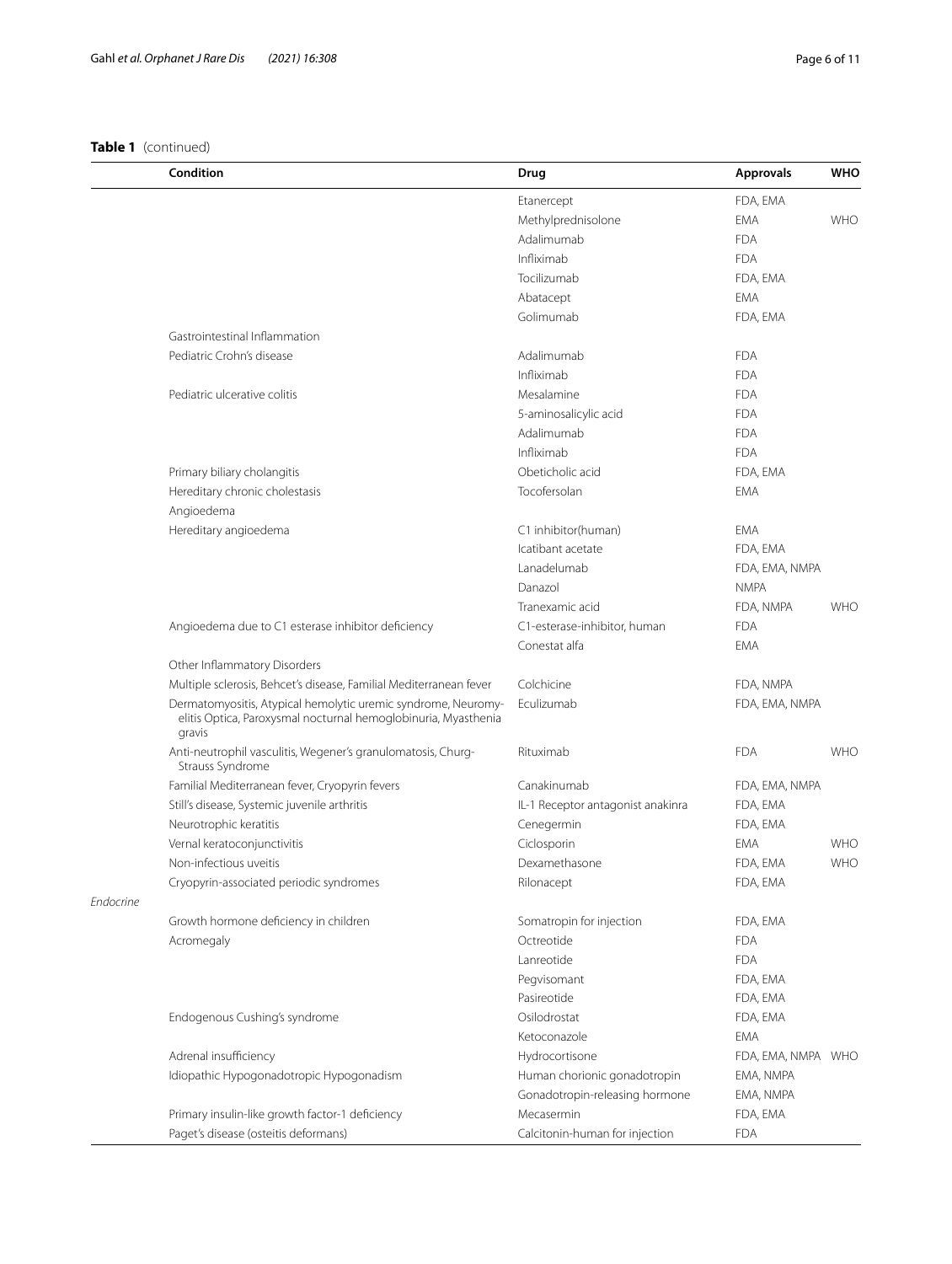|               | Condition                                                           | Drug                                  | <b>Approvals</b> | <b>WHO</b> |
|---------------|---------------------------------------------------------------------|---------------------------------------|------------------|------------|
|               | Hypoparathyroidism                                                  | Parathyroid hormone                   | FDA, EMA         |            |
|               | Non-24-h sleep-wake disorder                                        | Tasimelteon                           | FDA, EMA         |            |
|               | Leptin deficiency in lipodystrophy patients                         | Metreleptin                           | FDA, EMA         |            |
|               | Familial partial lipodystrophy                                      | Metreleptin                           | <b>EMA</b>       |            |
| Pulmonary     |                                                                     |                                       |                  |            |
|               | Pulmonary arterial hypertension                                     | Macitentan                            | FDA, EMA, NMPA   |            |
|               |                                                                     | Tadalafil                             | FDA, EMA         |            |
|               |                                                                     | Ambrisentan                           | FDA, EMA, NMPA   |            |
|               |                                                                     | Nitric oxide                          | FDA, EMA         |            |
|               |                                                                     | Sildenafil                            | EMA, NMPA        |            |
|               |                                                                     | Bosentan monohydrate                  | FDA, EMA, NMPA   |            |
|               |                                                                     | Selexipag                             | FDA, EMA, NMPA   |            |
|               |                                                                     | Iloprost                              | FDA, EMA, NMPA   |            |
|               |                                                                     | Parenteral treprostinil               | FDA, EMA, NMPA   |            |
|               |                                                                     | Riociguat                             | FDA, EMA, NMPA   |            |
|               | Cystic fibrosis                                                     | Mannitol                              | FDA, EMA         | <b>WHO</b> |
|               |                                                                     | Ivacaftor                             | FDA, EMA         |            |
|               |                                                                     | Tezacaftor/ivacaftor                  | FDA, EMA         |            |
|               |                                                                     | Tobramycin                            | FDA, EMA         |            |
|               |                                                                     | Aztreonam                             | FDA, EMA         |            |
|               |                                                                     | Colistimethate sodium                 | <b>EMA</b>       |            |
|               |                                                                     | Lumacaftor / ivacaftor                | FDA, EMA         |            |
|               |                                                                     | Levofloxacin                          | <b>EMA</b>       | <b>WHO</b> |
|               | Idiopathic Pulmonary Fibrosis                                       | Pirfenidone                           | FDA, EMA         |            |
|               |                                                                     | Nintedanib                            | FDA, EMA, NMPA   |            |
|               | Primary apnea of premature newborns                                 | Caffeine citrate                      | FDA, EMA         | <b>WHO</b> |
|               | Lymphangioleiomyomatosis, Tuberous sclerosis                        | Sirolimus                             | FDA, EMA         |            |
| Immunologic   |                                                                     |                                       |                  |            |
|               | Severe combined immunodeficiency, Adenosine deaminase<br>deficiency | Pegademase bovine                     | <b>FDA</b>       |            |
|               |                                                                     | CD34 + cells transduced with ADA cDNA | EMA              |            |
|               | Chronic granulomatous disease                                       | Interferon gamma 1-b                  | <b>FDA</b>       |            |
| Miscellaneous |                                                                     |                                       |                  |            |
|               | Mastocytosis                                                        | Cromolyn sodium                       | <b>FDA</b>       |            |
|               | Ventricular tachycardia                                             | Amiodarone                            | <b>FDA</b>       | <b>WHO</b> |
|               | Limbal stem cell deficiency                                         | Autologous human corneal stem cells   | <b>EMA</b>       |            |
|               | Inherited retinal dystrophy                                         | Voretigene neparvovec                 | FDA, EMA         |            |
|               | Short bowel syndrome                                                | Teduglutide                           | FDA, EMA         |            |
|               | Hepatic veno-occlusive disease, Sinusoidal obstruction              | Defibrotide                           | FDA, EMA         |            |
|               | Autosomal dominant polycystic kidney disease                        | Tolvaptan                             | FDA, EMA         |            |
|               | Patent ductus arteriosus                                            | Ibuprofen                             | FDA, EMA         | <b>WHO</b> |
|               | Anthracycline extravasation                                         | Dexrazoxane                           | FDA, EMA         |            |

List of 204 essential medicinal products for rare diseases with marketing authorization extracted from the FDA database and/or EMA database and/or Chinas's Rare Diseases Catalog

as well as a starting point or guide for jurisdictions to set policies on provision of rare disease medicines to their populations.

The compiled list was sent to a group of rare disease specialists (as listed in Acknowledgments) with instructions to review those medications within their area(s) of expertise and, specifcally, to eliminate duplicate or redundant medicines, remove drugs considered inappropriate or inefective, add other drugs that should be on the list, and provide comments as appropriate.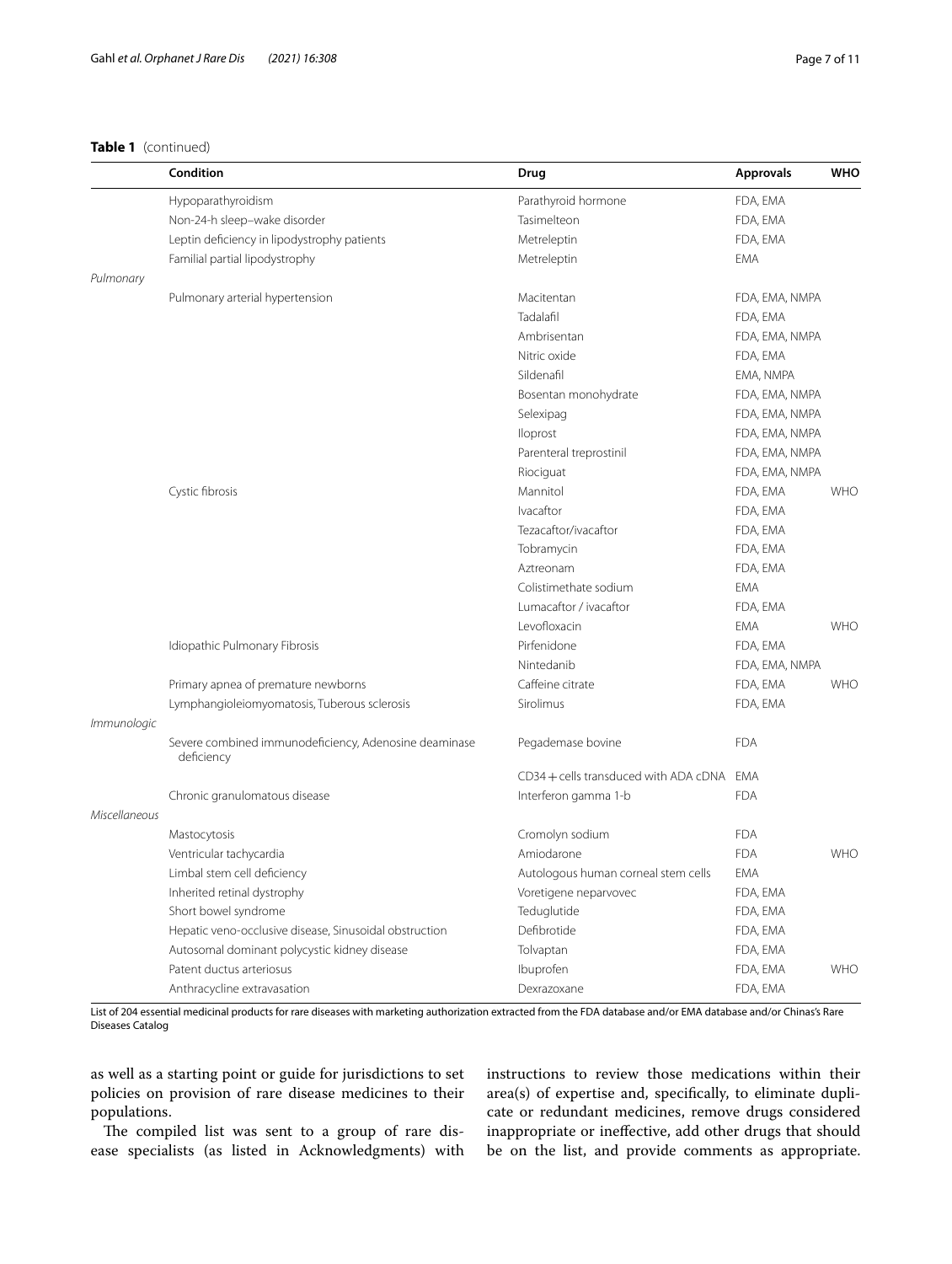Feedback was discussed by all members of the core RDTAWG to arrive at a consensus whether to accept recommendations, or not, to arrive at a fnal collated list.

## **Results**

The Table [1](#page-2-0) presents the current working list of essential rare disease medicines with diferent versions of a medication listed separately where appropriate. The list is organized into seven disease categories: metabolic, neurologic, hematologic, anti-infammatory, endocrine, pulmonary, and immunologic, plus a miscellaneous category. Moreover, some diseases cluster together in groups (e.g. Wolman disease and Cholesteryl ester storage disease cluster in the group of Lysosomal acid lipase deficiency). However, in identifying the total number of diseases, these diseases are counted individually and not as a single cluster. Within each category, drugs are listed by subgroupings and specifc conditions, with multiple indications where appropriate. The third column gives the agencies that approved the drug; the fourth column notes drugs that are on the WHO Model List of Essential Medicines (21st edition). Some of the drugs have indications beyond those listed in the table. The drugs are not coded in terms of priority, therapeutic strength or equivalence, need for specialized diagnosis or care, or any restrictions (cf. WHO Model List of Essential Medicines). The greatest number of drugs is in the metabolic disease category, but various neurological diseases are extensively represented.

Table [2](#page-7-0) provides a summary on the total number of listed diseases, the number of diseases per category, the number of total medicinal products, the number of drugs and biologics, the number of medicinal products per disease category, the number of medicinal products treating more than one disease, and the number of medicinal products approved in each jurisdiction. A total of 134 diseases are listed; among these, the largest category consists of metabolic conditions  $(n=40)$ , followed by hematologic conditions (n=24), inflammatory (n=23), neurologic ( $n=20$ ), endocrine ( $n=11$ ), miscellaneous  $(n=9)$ , pulmonary  $(n=5)$  and immunologic  $(n=2)$ .

Additionally, as noted in Table [2,](#page-7-0) the list includes 204 drugs, of which 125 are chemical drugs and 79 are classifed as biologics, which also includes recombinant proteins, polyclonal and monoclonal antibodies, and cell and nucleic acid therapies. There are six drugs that treat more than one disease (Additional fle [1](#page-9-15)).

## **Discussion**

Individuals with rare diseases encounter many challenges along the path to appropriate care and treatment. The frst obstacle for many is obtaining an accurate diagnosis, which often takes more than 5 years [[17\]](#page-9-16). For many, the <span id="page-7-0"></span>**Table 2** Number of diseases and medicinal products per category

|                                                  | <b>Number</b> |
|--------------------------------------------------|---------------|
| Diseases                                         |               |
| Total                                            | 134           |
| Metabolic/inborn errors                          | 40            |
| Neurologic                                       | 20            |
| Hematologic                                      | 24            |
| Inflammatory                                     | 23            |
| <b>Fndocrine</b>                                 | 11            |
| Pulmonary                                        | 5             |
| Immunologic                                      | 2             |
| Miscellaneous                                    | 9             |
| Medicinal products                               |               |
| Total medicinal products (MP)                    | 204           |
| Drugs                                            | 125           |
| Biologics                                        | 79            |
| MP for metobolic diseases                        | 51            |
| MP for neurologic diseases                       | 34            |
| MP for hematologic diseases                      | 43            |
| MP for inflammatory diseases                     | 28            |
| MP for endocrine diseases                        | 15            |
| MP for pulmonary diseases                        | 22            |
| MP for immunologic diseases                      | 3             |
| MP for miscellaneous                             | 9             |
| MP used to treat multiple diseases               | 6             |
| MP approved by the FDA                           | 139           |
| MP approved by the EMA                           | 160           |
| MP approved by the NMPA                          | 51            |
| MP on the WHO list of essential medicines (2019) | 25            |

Summary of the total number of listed diseases, the number of diseases per category, the number of total medicinal products, the number of drugs and biologics, the number of medicinal products per disease category, the number of medicinal products treating multiple diseases, and the number of medicinal products approved in each jurisdiction

next hurdle involves fnding expert care and treatment, which can vary depending upon many factors including geographic location and socioeconomic status. In fact, researchers have noted profound disparities across the globe in access to rare disease medicines, with signifcant impact on health outcomes and quality of life [\[18](#page-9-17), [19\]](#page-9-18). In 2006, Stolk et al. [\[20](#page-9-19)] called for inclusion of RD drugs as essential medicines, but this has not occurred.

Many of the drugs in our RD drug list are not included in the WHO Model List of Essential Medicines.

We note that not all of the drugs on our list are approved across all jurisdictions, and a few with regulatory approval and/or marketing authorization are not indicated for the specifed rare disease(s), even if they are recognized as a standard of care or appropriate. Based upon such a lack of indication, some health systems may choose to deny reimbursement even if the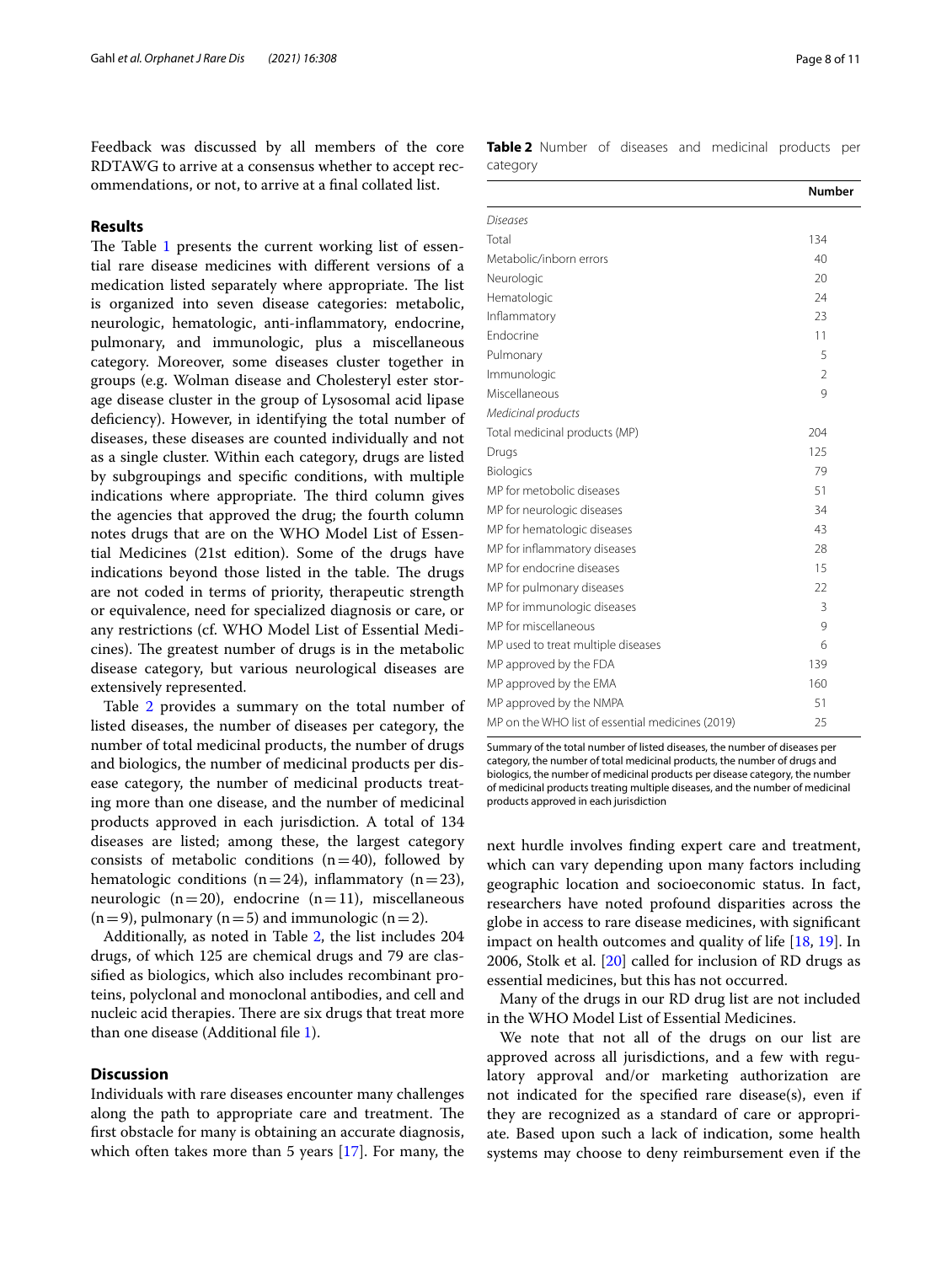drug is inexpensive, genericized and in distribution. This problem afects patients in high-income as well as lowand-middle income countries. Therefore, it is important to take a broader contextual approach to understand the challenges rare disease patients are facing and address them collectively and systematically. Moreover, some of the drugs listed in Table [1](#page-2-0) are applicable to only a fraction of the patients who have the associated disease. Ivacaftor for certain genetic subtypes of cystic fbrosis is one example.

Approximately one-third of all persons worldwide, including those in low-income but also middle-income countries, do not have access to essential medicines, specifcally drugs, vaccines, and diagnostics for communicable, noncommunicable, social-behavioral illnesses, and emerging environmentally induced diseases  $[1]$  $[1]$ . The cause of the problem, like the cause of the diseases, is multifactorial and requires not only multidisciplinary and multisectoral approaches but integrated, holistic innovative solutions. Barriers at the individual level include the lack of health literacy, awareness of therapies, and advocacy capacity. Healthcare professionals similarly may lack awareness of appropriate medicines, knowledge to use efectively, and capacity to advocate for access. Major impediments at the systems level include lack of lower cost alternatives (generics and biosimilars) as well as the lack of regulatory, clinical and infrastructure capacity to make complex innovative therapies available and to deliver them to patients [[21\]](#page-9-20). For example, depending of the type of therapies (chemical drug/biologic/gene or cell therapy), countries or jurisdictions may have to consider the feasibility of establishing and maintaining manufacturing and delivery chains relative to their local capacities. In addition, while nations may be criticized for limited national commitment to healthcare and insuffcient investment in universal health coverage, criticism may also be levied on industry for the lack of transparency and high pricing that compromise a nation's ability to deliver optimal healthcare; this critique is punctuated by the WHO resolution on disclosure of drug prices [[22\]](#page-9-21).

Many of the aforementioned challenges (especially regulatory expertise and clinical capacity) have a disproportionate impact on rare disease drugs and patients, but there are additional barriers. Some are grounded in "high evidential uncertainty" in extending clinical trial data to real-world outcomes. This is highly problematic in countries that apply "traditional" health technology assessment (HTA) or value-based assessment (VBA) methodology to RD therapies compared to those jurisdictions that use supplemental processes with greater flexibilities that treat RD treatments differently [[23\]](#page-10-0).

How could this list of RD medicines be used? A potential pathway is one based on EMA's EU-Medicines4all (EUM4all) procedure. EMA established EUM4all to provide expert reviews on benefts and risks of medicines that would be used outside the EU, with emphasis on LMICs [[24\]](#page-10-1). Subsequent analysis found that 138 regulatory approvals had been granted in 90 diferent countries worldwide for six medicines based on EUM4all opinions, with acknowledged great public health impact.

The EUM4all initiative dealt with a broad range of medicines with high impact in LMICs, but we propose that the procedure could proftably be applied to RD medicines. This paper is intended to elicit suggestions and call for collaborations on how to modify, disseminate, and use the list of medicines in the Table [1](#page-2-0). Specifcally, the RDTAWG seeks input from RD advocacy groups, healthcare providers, pharmaceutical companies, and government agencies. Subsequent actions include a conference to bring together key stakeholders to elaborate on the list, identify barriers and opportunities for application and collaborate on next steps. The ultimate goal is to enhance access to appropriate medicines for all rare disease patients throughout the world.

## **Conclusions**

The limited number of approved therapeutic options, combined with the unavailability of existing treatments, signifcantly impair the life of rare disease patients in LMICs. While many countries have recently developed policies and regulations for rare diseases and orphan drugs, access to treatment remains variable among LMICs. With the vision of leaving no one behind, the IRDiRC RDTAWG used the FDA, EMA and China NMPA databases to extract approved drugs and create the frst list of 204 essential medicinal products for rare diseases. The list was organized into seven disease categories, excluding rare cancers and rare infectious diseases. The ultimate goal of this list is to further stimulate interactions among patient organizations, health care providers, industry and government agencies to improve standards of care for rare diseases by promoting access to treatments.

#### **Abbreviations**

IRDiRC: International Rare Diseases Research Consortium; RDTAWG: Rare Disease Treatment Access Working Group; RD: Rare Diseases; LMICs: Low-and-Middle-Income Countries; OMP: Orphan Medicinal Products; FDA: US Food and Drug Administration; EMA: European Medicines Agency; WHO: World Health Organization; EU: European Union; NMPA: National Medical Products Administration of China; HTA: Health Technology Assessment; VBA: Value Based Assessment.

## **Supplementary Information**

The online version contains supplementary material available at [https://doi.](https://doi.org/10.1186/s13023-021-01923-0) [org/10.1186/s13023-021-01923-0](https://doi.org/10.1186/s13023-021-01923-0).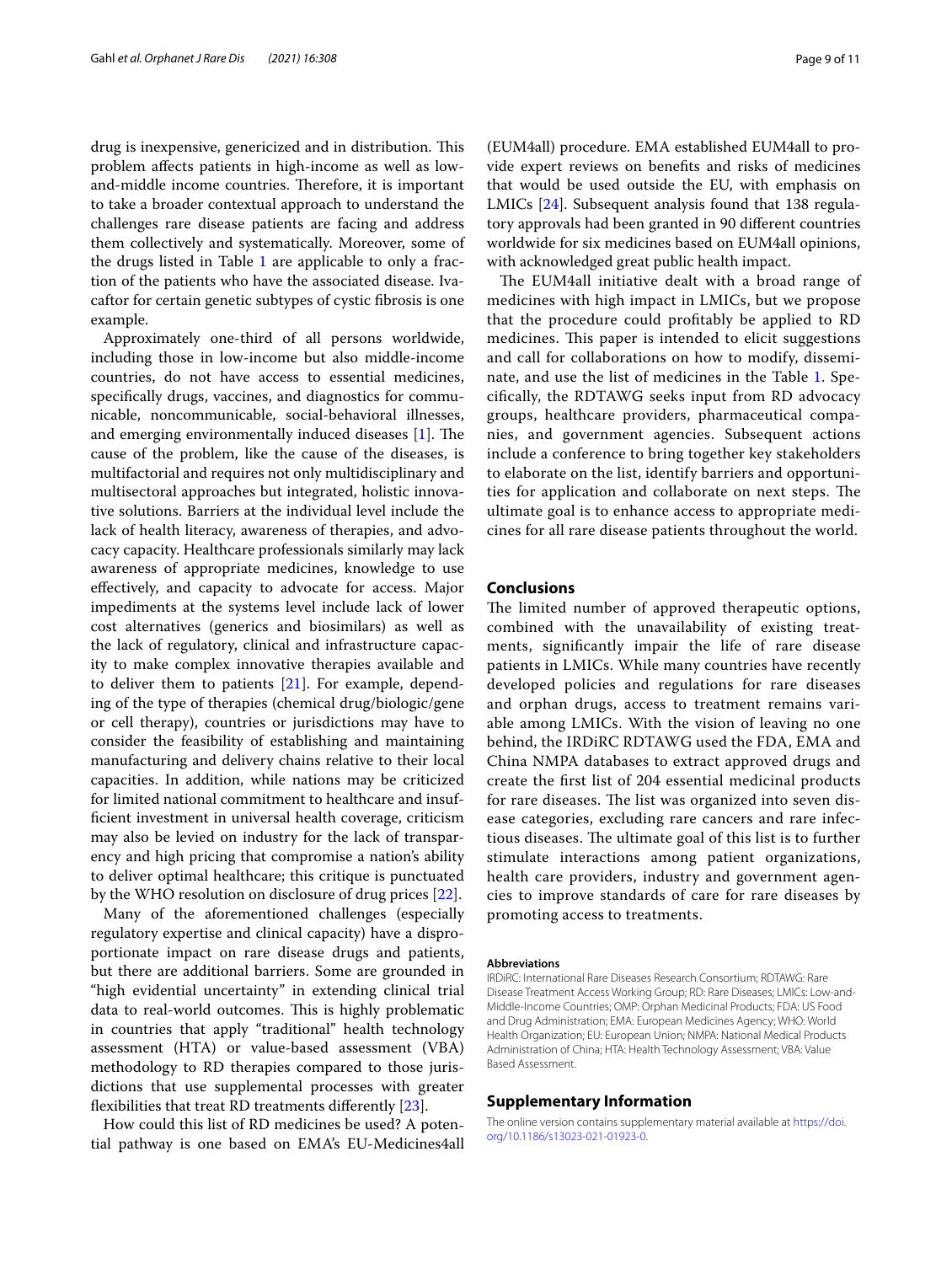<span id="page-9-15"></span>**Additional fle 1**. Used to complement the information provided in Table [2.](#page-7-0) Individual diseases (and not cluster of diseases) are listed by alphabetic order for each category. Medicinal products are fltered by alphabetic order and listed for each disease category. The 6 medicinal products used to treat multiple diseases and the 79 biologics are listed.

#### **Acknowledgements**

Core group members of the RDTAWG include WG, DWR, SG, SW, VH, RY, GZ. In addition, we would like to thank Rachel Bishop (National Eye Institute, NIH, USA), Marc Dooms (UZ Leuven, Belgium), Katharina Hohenfellner (RoMed Klinikum Rosenheim, Germany), Bela Melegh (University of Pecs, Hungary), Filippo Pinto e Vairo (Mayo Clinic, USA) and Manuel Posada (Instituto de Salud Carlos III, Spain) for their review of the list of essential medicinal products for rare diseases.

## **Authors' contributions**

The RDTAWG was led by WG and DWR. WG extracted all the drugs with orphan designations and FDA approval, and initiated the redaction of the manuscript. SG revised the list of drugs extracted by WG. VH used the Orphanet and EMA databases to collate medicinal products for rare diseases that have European Union marketing authorizations. RY consulted China's Rare Diseases Catalog and China's frst three Lists of Novel Drugs Approved in Other Jurisdictions with Urgent Clinical Need to identify the drugs approved for the treatment of recognized rare conditions. WG, DWR, SG, VH, RY, GZ revised the list of medicinal products, edited the manuscript and validated its final version. All authors read and approved the fnal manuscript.

#### **Funding**

The IRDiRC Scientifc Secretariat is funded by the European Union through the European Joint Programme on Rare Disease under the European Union's Horizon 2020 research and innovation programme Grant Agreement N°825575. The Scientifc Secretariat is hosted at the French Institute of Health and Medical Research (INSERM) in Paris, France. This work was supported in part by the Intramural Research Program of the National Human Genome Research Institute.

#### **Availability of data and materials**

The datasets analyzed as sources for the lists are available from the corresponding author upon request.

## **Declarations**

#### **Ethics approval and consent to participate**

The study does not involve human participants, human data or human tissue. No ethics approval and consent were required.

#### **Consent for publication**

The study does not contain any individual person's data.

#### **Competing interests**

The authors declare that the research was conducted in the absence of any commercial or fnancial relationships that could be construed as a potential confict of interest.

#### **Author details**

<sup>1</sup> National Human Genome Research Institute, NIH, Bethesda, USA. <sup>2</sup> Canadian Organization for Rare Disorders, Toronto, Canada. <sup>3</sup>EURORDIS-Rare Diseases Europe, Paris, France. <sup>4</sup>China Alliance for Rare Diseases, Geneva, Switzerland. <sup>5</sup>IRDIRC Scientific Secretariat, Inserm, Paris, France. <sup>6</sup>National Center for Advancing Translational Sciences, NIH, Bethesda, USA.

# Received: 16 March 2021 Accepted: 20 June 2021

Published online: 13 July 2021

#### **References**

- <span id="page-9-0"></span>1. Stevens H, Huys I. Innovative approaches to increase access to medicines in developing countries. Front Med. 2017;4:218.
- <span id="page-9-1"></span>2. Detiček A, Locatelli I, Kos M. Patient access to medicines for rare diseases in European countries. Value Health. 2018;21:553–60.
- <span id="page-9-2"></span>3. Chan AYL, Chan VKY, Olsson S, Fan M, Jit M, Gong M, et al. Access and unmet needs of orphan drugs in 194 countries and 6 areas: a global policy review with content analysis. Value Health. 2020;23:1580–91.
- <span id="page-9-3"></span>4. Kishore SP, Kolappa K, Jarvis JD, Park PH, Belt R, Balasubramaniam T, et al. Overcoming obstacles to enable access to medicines for noncommunicable diseases in poor countries. Health Aff. 2015;34:1569-77.
- <span id="page-9-4"></span>5. Search Orphan Drug Designations and Approvals [Internet]. U.S. FOOD & DRUG Administration. [cited 2021 Jan 29]. [https://www.accessdata.fda.](https://www.accessdata.fda.gov/scripts/opdlisting/oopd/) [gov/scripts/opdlisting/oopd/](https://www.accessdata.fda.gov/scripts/opdlisting/oopd/).
- <span id="page-9-5"></span>6. Lists of medicinal products for rare diseases in Europe [Internet]. Orphanet; 2020. [https://www.orpha.net/orphacom/cahiers/docs/GB/list\\_](https://www.orpha.net/orphacom/cahiers/docs/GB/list_of_orphan_drugs_in_europe.pdf) [of\\_orphan\\_drugs\\_in\\_europe.pdf.](https://www.orpha.net/orphacom/cahiers/docs/GB/list_of_orphan_drugs_in_europe.pdf)
- <span id="page-9-6"></span>7. Medicines Search [Internet]. European Medicines Agency. [cited 2021 Jan 29]. [https://www.ema.europa.eu/en/medicines/ema\\_group\\_types/ema\\_](https://www.ema.europa.eu/en/medicines/ema_group_types/ema_orphan) [orphan.](https://www.ema.europa.eu/en/medicines/ema_group_types/ema_orphan)
- <span id="page-9-7"></span>8. China National Rare Disease Registry [Internet]. [cited 2021 Jan 29]. <https://www.nrdrs.org.cn/app/rare/index.html>.
- <span id="page-9-8"></span>Drug Evaluation Center of the State Drug Administration [Internet]. [cited 2021 Jan 29]. <http://www.cde.org.cn/>.
- <span id="page-9-9"></span>10. Notice on the issuance of the frst batch of clinically urgently needed overseas new drugs. [Internet]. [cited 2021 May 7]. [http://www.cde.org.](http://www.cde.org.cn/news.do?method=largeInfo&id=c059310700b4b383) cn/news.do?method=largeInfo&id=c059310700b4b383.
- 11. [Notice on the issuance of the second batch of clinically u](http://www.cde.org.cn/news.do?method=largeInfo&id=c059310700b4b383)rgently needed overseas new drugs. [Internet]. [cited 2021 May 7]. [http://www.cde.org.](http://www.cde.org.cn/news.do?method=largeInfo&id=8ed064bd7e51fe68) cn/news.do?method=largeInfo&id=8ed064bd7e51fe68.
- <span id="page-9-10"></span>12. [Notice on the issuance of the third batch of clinically urg](http://www.cde.org.cn/news.do?method=largeInfo&id=8ed064bd7e51fe68)ently needed overseas new drugs. [Internet]. [cited 2021 May 7]. [http://www.cde.org.](http://www.cde.org.cn/news.do?method=largeInfo&id=5ed6430be031fc66) cn/news.do?method=largeInfo&id=5ed6430be031fc66.
- <span id="page-9-11"></span>13. [World Health Organization Model List of Essential Medici](http://www.cde.org.cn/news.do?method=largeInfo&id=5ed6430be031fc66)nes - 21st List, 2019 [Internet]. World Health Organization. [cited 2021 Jan 29]. [https://](https://www.who.int/publications-detail-redirect/WHOMVPEMPIAU2019.06) [www.who.int/publications-detail-redirect/WHOMVPEMPIAU2019.06](https://www.who.int/publications-detail-redirect/WHOMVPEMPIAU2019.06).
- <span id="page-9-12"></span>14. World Health Organization Model List of Essential Medicines for Children, 7th List, 2019 [Internet]. World Health Organization; 2019. [https://apps.](https://apps.who.int/iris/bitstream/handle/10665/325772/WHO-MVP-EMP-IAU-2019.07-eng.pdf?sequence=1&isAllowed=y) [who.int/iris/bitstream/handle/10665/325772/WHO-MVP-EMP-IAU-2019.](https://apps.who.int/iris/bitstream/handle/10665/325772/WHO-MVP-EMP-IAU-2019.07-eng.pdf?sequence=1&isAllowed=y) [07-eng.pdf?sequence](https://apps.who.int/iris/bitstream/handle/10665/325772/WHO-MVP-EMP-IAU-2019.07-eng.pdf?sequence=1&isAllowed=y)=1&isAllowed=y.
- <span id="page-9-13"></span>15. Prades J, Weinman A, Le Cam Y, Trama A, Frezza AM, Borras JM. Priorities on rare cancers' policy in National Cancer Control Plans (NCCPs): a review conducted within the framework of EU-JARC Joint-Action. J Cancer Policy. 2020;24:100222.
- <span id="page-9-14"></span>16. D9.1 Report summarising the results of the survey on accessibility of standard treatment and recommendations to Member States and Europe to overcome bottlenecks.pdf [Internet]. [cited 2021 May 7]. [https://www.](https://www.jointactionrarecancers.eu/images/work-packages/wp9/D9.1%20Report%20summarising%20the%20results%20of%20the%20survey%20on%20accessibility%20of%20standard%20treatment%20and%20recommendations%20to%20Member%20States%20and%20Europe%20to%20overcome%20bottlenecks.pdf) [jointactionrarecancers.eu/images/work-packages/wp9/D9.1%20Rep](https://www.jointactionrarecancers.eu/images/work-packages/wp9/D9.1%20Report%20summarising%20the%20results%20of%20the%20survey%20on%20accessibility%20of%20standard%20treatment%20and%20recommendations%20to%20Member%20States%20and%20Europe%20to%20overcome%20bottlenecks.pdf) [ort%20summarising%20the%20results%20of%20the%20survey%20on%](https://www.jointactionrarecancers.eu/images/work-packages/wp9/D9.1%20Report%20summarising%20the%20results%20of%20the%20survey%20on%20accessibility%20of%20standard%20treatment%20and%20recommendations%20to%20Member%20States%20and%20Europe%20to%20overcome%20bottlenecks.pdf) [20accessibility%20of%20standard%20treatment%20and%20recommen](https://www.jointactionrarecancers.eu/images/work-packages/wp9/D9.1%20Report%20summarising%20the%20results%20of%20the%20survey%20on%20accessibility%20of%20standard%20treatment%20and%20recommendations%20to%20Member%20States%20and%20Europe%20to%20overcome%20bottlenecks.pdf) [dations%20to%20Member%20States%20and%20Europe%20to%20ove](https://www.jointactionrarecancers.eu/images/work-packages/wp9/D9.1%20Report%20summarising%20the%20results%20of%20the%20survey%20on%20accessibility%20of%20standard%20treatment%20and%20recommendations%20to%20Member%20States%20and%20Europe%20to%20overcome%20bottlenecks.pdf) [rcome%20bottlenecks.pdf](https://www.jointactionrarecancers.eu/images/work-packages/wp9/D9.1%20Report%20summarising%20the%20results%20of%20the%20survey%20on%20accessibility%20of%20standard%20treatment%20and%20recommendations%20to%20Member%20States%20and%20Europe%20to%20overcome%20bottlenecks.pdf)
- <span id="page-9-16"></span>17. Gahl WA, Wise AL, Ashley EA. The undiagnosed diseases network of the National Institutes of Health: a national extension. JAMA. 2015;314:1797.
- <span id="page-9-17"></span>18. Gammie T, Lu CY, Babar ZU-D. Access to Orphan drugs: a comprehensive review of legislations, regulations and policies in 35 countries. PLoS ONE. 2015;10:e0140002.
- <span id="page-9-18"></span>19. Czech M, Baran-Kooiker A, Atikeler K, Demirtshyan M, Gaitova K, Holownia-Voloskova M, et al. A review of rare disease policies and orphan drug reimbursement systems in 12 Eurasian countries. Front Public Health. 2020;7:416.
- <span id="page-9-19"></span>20. Stolk P. Rare essentials drugs for rare diseases as essential medicines. Bull World Health Organ. 2006;84:745–51.
- <span id="page-9-20"></span>21. Alsairi R. Access to medicine in developing countries. Am J Med Med Sci. 2017;7:271–6.
- <span id="page-9-21"></span>22. Fletcher ER. World Health Assembly Approves Milestone Resolution On Price Transparency [Internet]. Health Policy Watch; 2019 May. [https://healt](https://healthpolicy-watch.news/world-health-assembly-approves-milestone-resolution-on-price-transparency/)